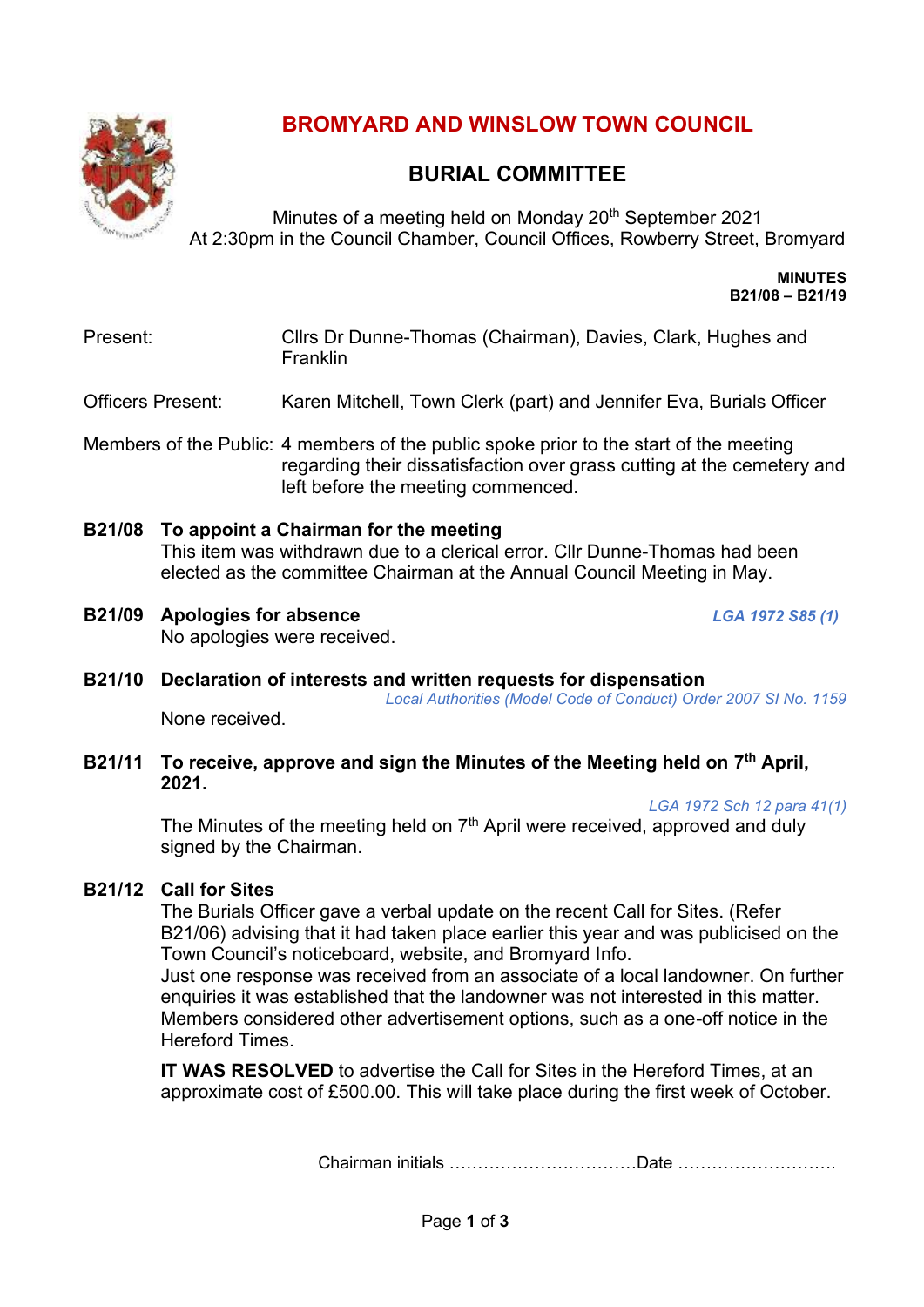### **B21/13 Plot Provision**

Members noted the remaining burial and cremation plot availability in the cemetery.

- Burials one double plot is available in the last row.
- Burials the single plots identified during test digs, near the cremation beds, have not yet been used.
- Cremations three vacant cremation beds are available and each one provides 42 double plots.

## **B21/14 Cremation Plots**

Members noted that the grounds maintenance contractor will dress the 3 new cremation plot beds with gravel in September 2021.

## **B21/15 Memorial Application**

Members considered a request for the installation of a memorial bench and a living memorial with a bronze plaque in the new cremation plot area and agreed that a memorial bench in that area would be a nice addition to the cemetery. For maintenance purposes, members would prefer a bench made of durable material.

**IT WAS RESOLVED** to request further details from the family, in relation to the bench dimensions, materials and design. These details will be considered at the next committee meeting.

#### **B21/16 Unmarked Graves**

Members considered a proposal from Cllr Davies, for a memorial to mark those that died in the Work House.

Cllr Davies set out the proposal, which included an initial design sketch, wording, and dimensions. Cllr Davies confirmed that she has been in discussions with a local blacksmith, who has offered to provide his time, free of charge, for this project. Other costs attributable to the Town Council will include those of materials and if other workers are required.

Members liked the concept of the design but felt the wording should be more representational of the people of the Work House. Cllr Davies was requested to invite the blacksmith to the next meeting to provide further information regarding the design, materials, and wording. It is envisaged that the project will take several months to complete.

**IT WAS RESOLVED** to recommend the Full Council allocates a budget of £5,000 for this entire project from the Burial Earmarked Reserves.

#### **B21/17 Grounds Maintenance 2022-2025**

Members considered whether any changes are required to the specification for the contract renewal in April 2022.

No changes were identified.

**IT WAS RESOLVED** not to make any changes to the specification, as presented.

Chairman initials …………… Date ……………………….